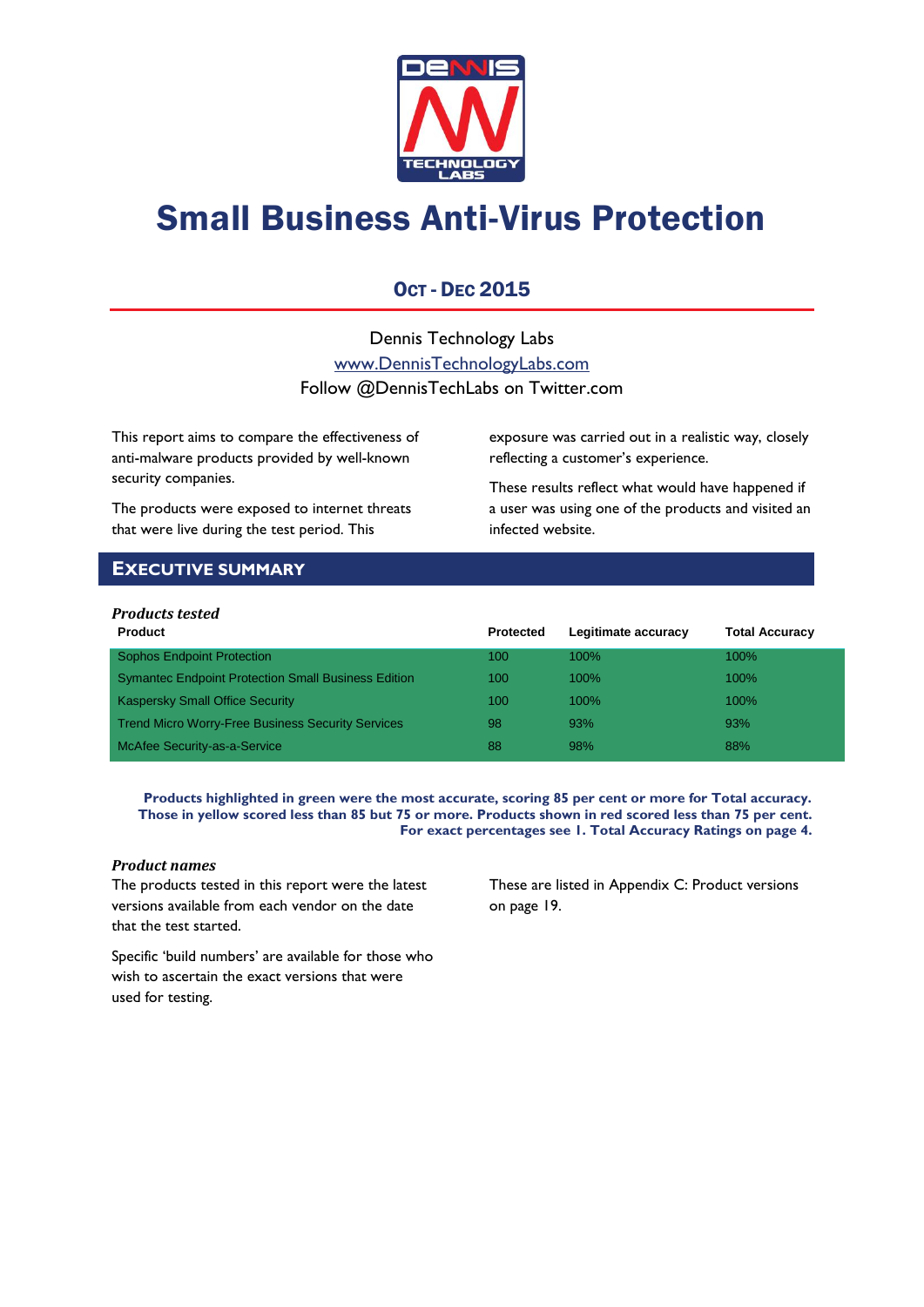### ■ The effectiveness of anti-malware security suites varies widely.

Most products were not compromised and the majority protected against 97 – 100 per cent of the threats. The least effective, from McAfee, protected against 88 per cent of the threats.

#### **Blocking malicious sites based on reputation is an effective approach.**

Those products that prevented users from visiting the malicious sites in the first place gained a significant advantage. If the malware can't download onto the victim's computer then the anti-malware software faces less of an ongoing challenge.

 **Some anti-malware programs are too harsh when evaluating legitimate software** Most of the products did not bother users when installing legitimate software. Trend Micro's product stands out as being particularly paranoid and onerous to use, while products from Kaspersky Lab, Sophos and Symantec were completely unobtrusive.

### **Which was the best product?**

The most accurate programs were Sophos Endpoint Protection, Symantec Endpoint Protection Small Business Edition and Kaspersky Small Office Security, all of which won AAA awards in this test.

Simon Edwards, Dennis Technology Labs, 21st Dec 2015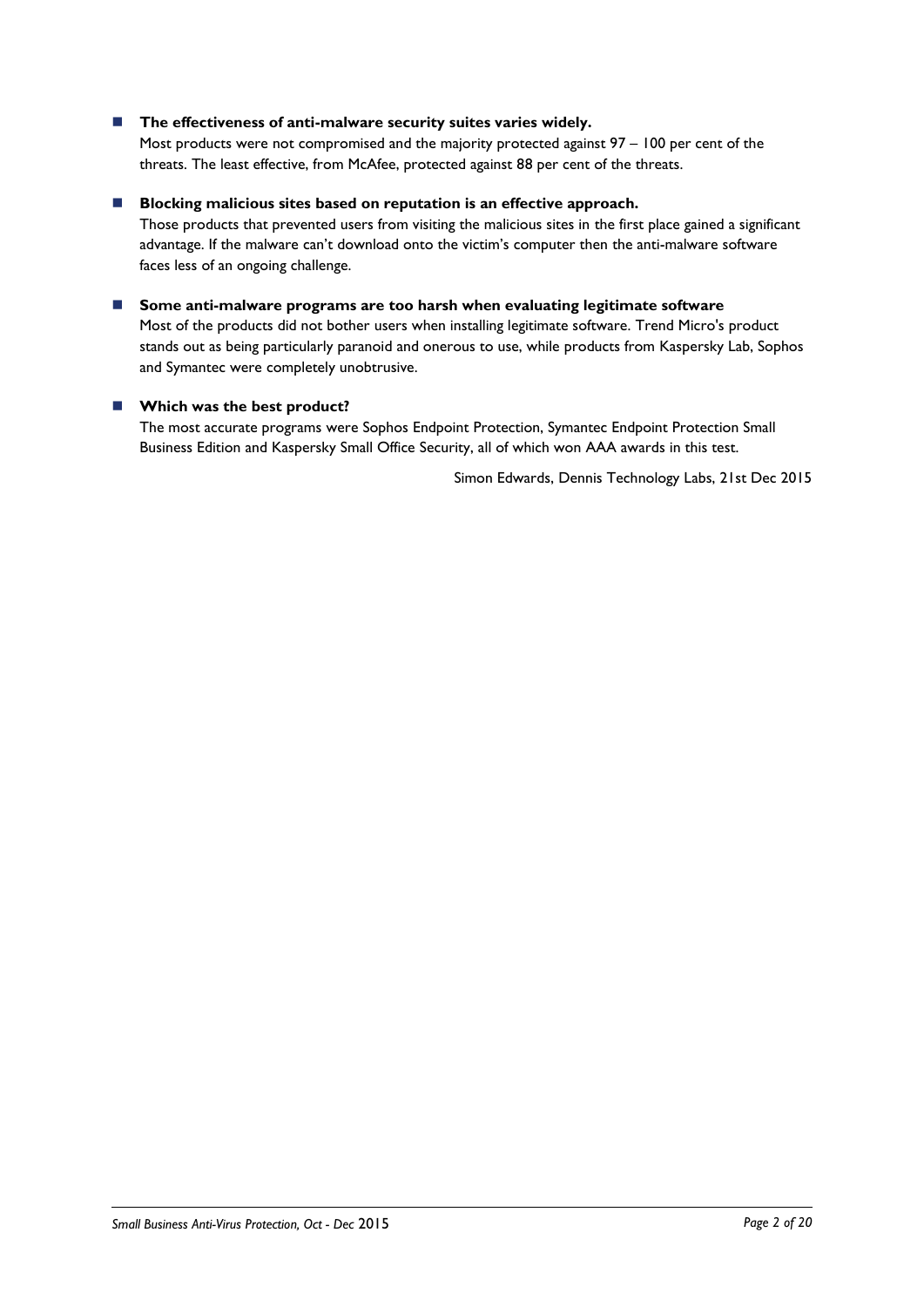### <span id="page-2-0"></span>**CONTENTS**

Document version 1.0. Written 21st Dec 2015.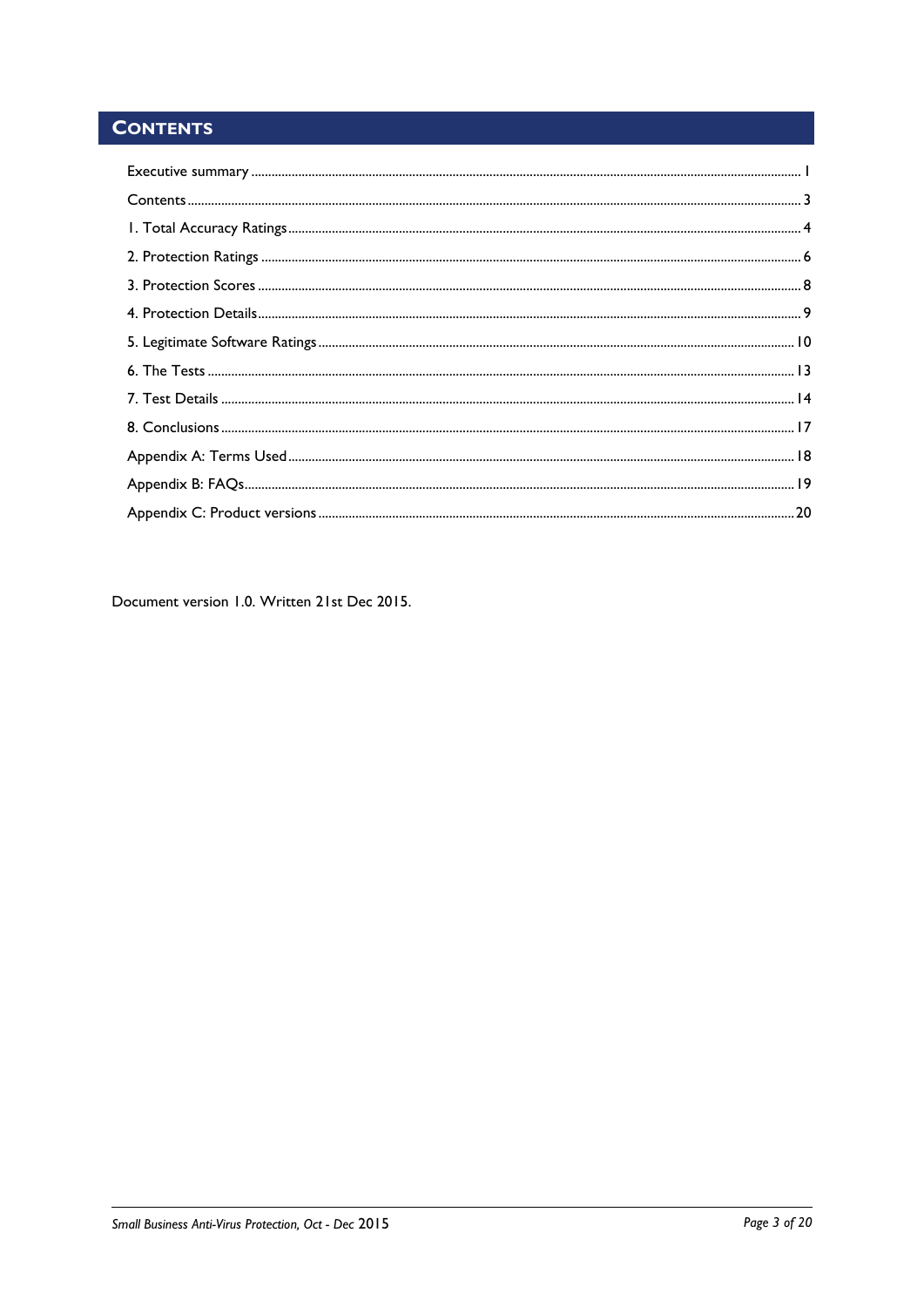### <span id="page-3-0"></span>**1. TOTAL ACCURACY RATINGS**

The total accuracy ratings provide a way to judge how effectively the security programs work by looking at a single graph.

Anti-malware software should not just detect threats. It should allow legitimate software to run unhindered as well.

The results below take into account how accurately the programs treated threats and handled legitimate software.



**The total accuracy ratings take into account successes and failures with both malware and legitimate applications.**

We ran two distinct tests: one that measured how the products handled internet threats and one that measured how they handled legitimate programs.

The ideal product would block all threats and allow all legitimate applications.

When a product fails to protect the system against a threat it is compromised. When it warns against, or even blocks, legitimate software then it generates a 'false positive' result.

Products gain points for stopping threats successfully and for allowing users to install and run legitimate software. Products lose points for failing to stop threats and when they handle legitimate files incorrectly.

Each product then receives a final rating based on its performance in each of the 'threat' and 'legitimate software' tests.

These results show a combined accuracy rating, taking into account each product's performance with both threats and non-malicious software.

There is a maximum possible score of 1,024 and a minimum of -1,224.

See *5. Legitimate Software Ratings* on page 10 for detailed results and an explanation on how the false positive ratings are calculated.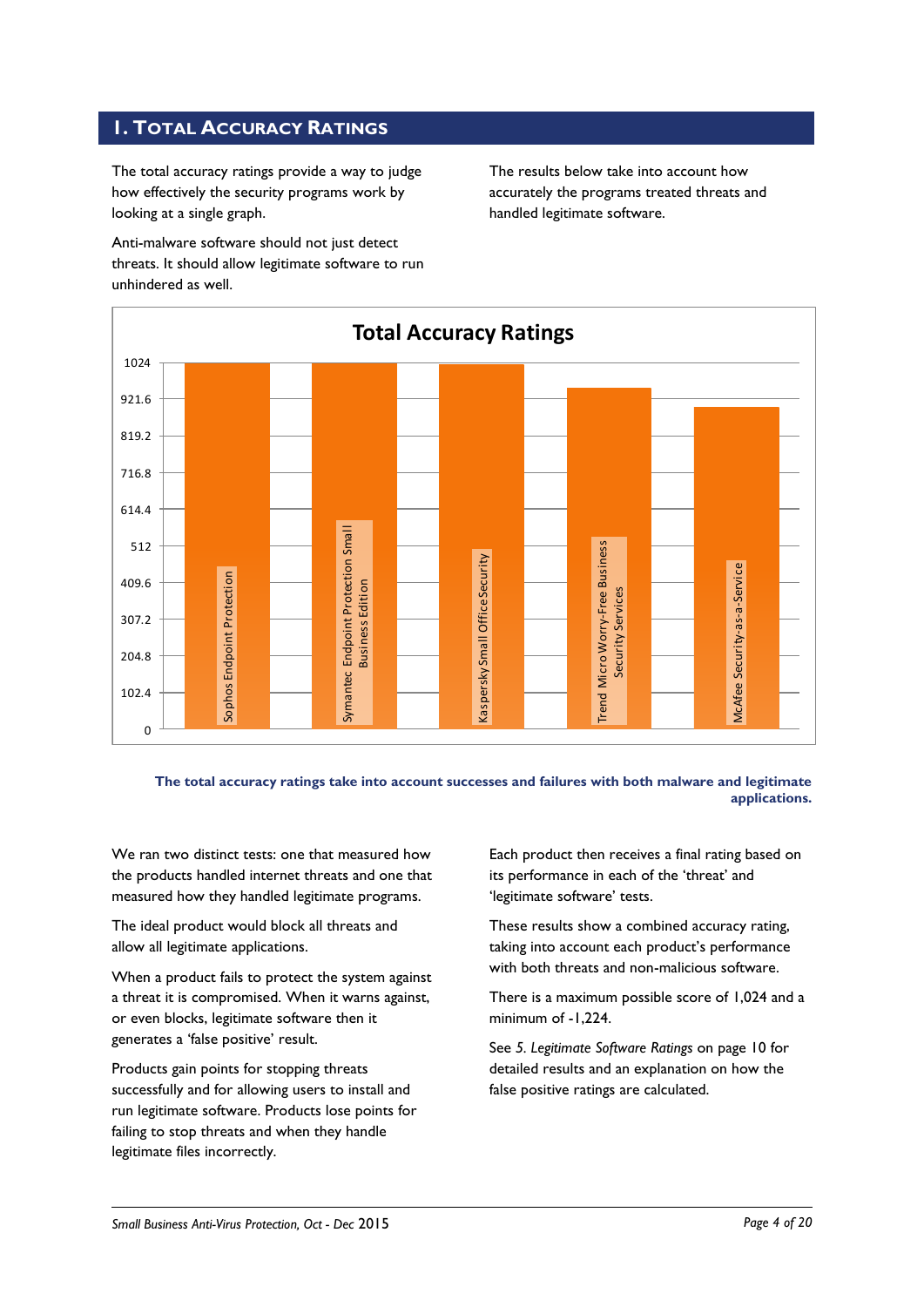### TOTAL ACCURACY RATINGS

| <b>Product</b>                                             | <b>Total Accuracy Rating</b> | Percentage | Award |
|------------------------------------------------------------|------------------------------|------------|-------|
| Sophos Endpoint Protection                                 | 1024                         | 100%       | AAA   |
| <b>Symantec Endpoint Protection Small Business Edition</b> | 1024                         | 100%       | AAA   |
| Kaspersky Small Office Security                            | 1020                         | 100%       | AAA   |
| <b>Trend Micro Worry-Free Business Security Services</b>   | 953                          | 93%        | AA    |
| McAfee Security-as-a-Service                               | 899                          | 88%        | Α     |

### **Awards**

The following products win Dennis Technology Labs awards:

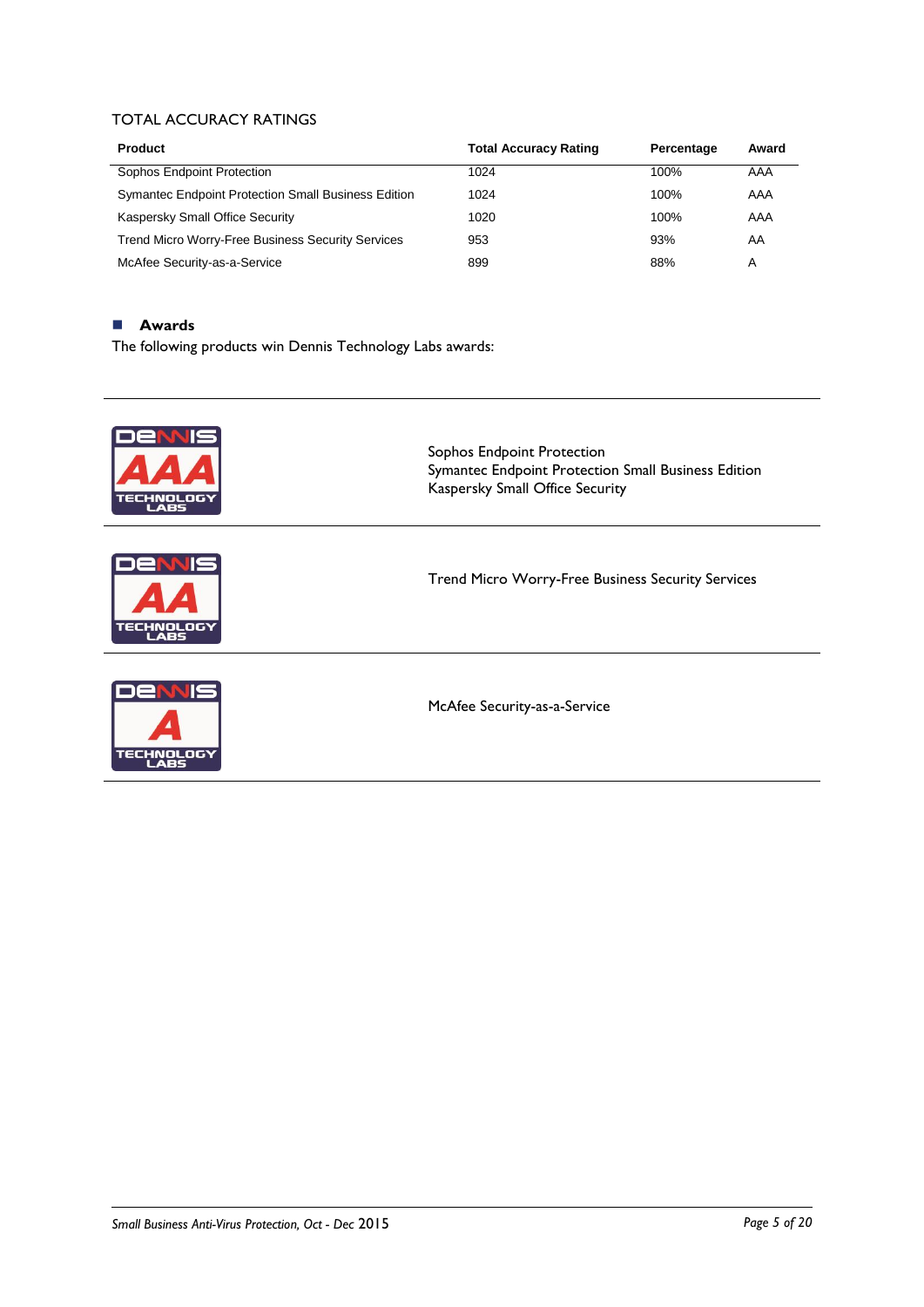### <span id="page-5-0"></span>**2. PROTECTION RATINGS**

The following results show how each product was scored for its accuracy in handling malware only. They do not take into account false positives.

### **Neutralize (+1)**

If the product terminated a running threat the result was a neutralization. The product protected the system and was awarded one point.

 **Neutralize, complete remediation (+2)** The product was awarded a bonus point if, in addition to stopping the malware, it removed all hazardous traces of the attack.

### **Defense (+3)**

Products that prevented threats from running 'defended' the system and were awarded three points.

### **Compromise (-5)**

If the threat ran uninhibited on the system, or the system was damaged, five points were deducted.

The best possible protection rating is 300 and the worst is -500.



### **With protection ratings we award products extra points for completely blocking a threat, while removing points when they are compromised by a threat.**

How we calculate the ratings The protection ratings are calculated like this:

> *Protection rating = (3x number of defenses) + (1x number of neutralizations + (1x number of complete remediations)) + (-5x number of compromises)*

Note that the 'number of full remediations' value refers only to cases of neutralization for which full

remediation was achieved. Full remediation is automatically assumed for all cases of 'defense'.

The score weighting gives credit to products that deny malware any opportunity to tamper with the system and penalizes heavily those that fail.

It is possible to apply your own weightings if you feel that compromises should be penalized more or less heavily. To do so use the results from *4. Protection Details* on page 9.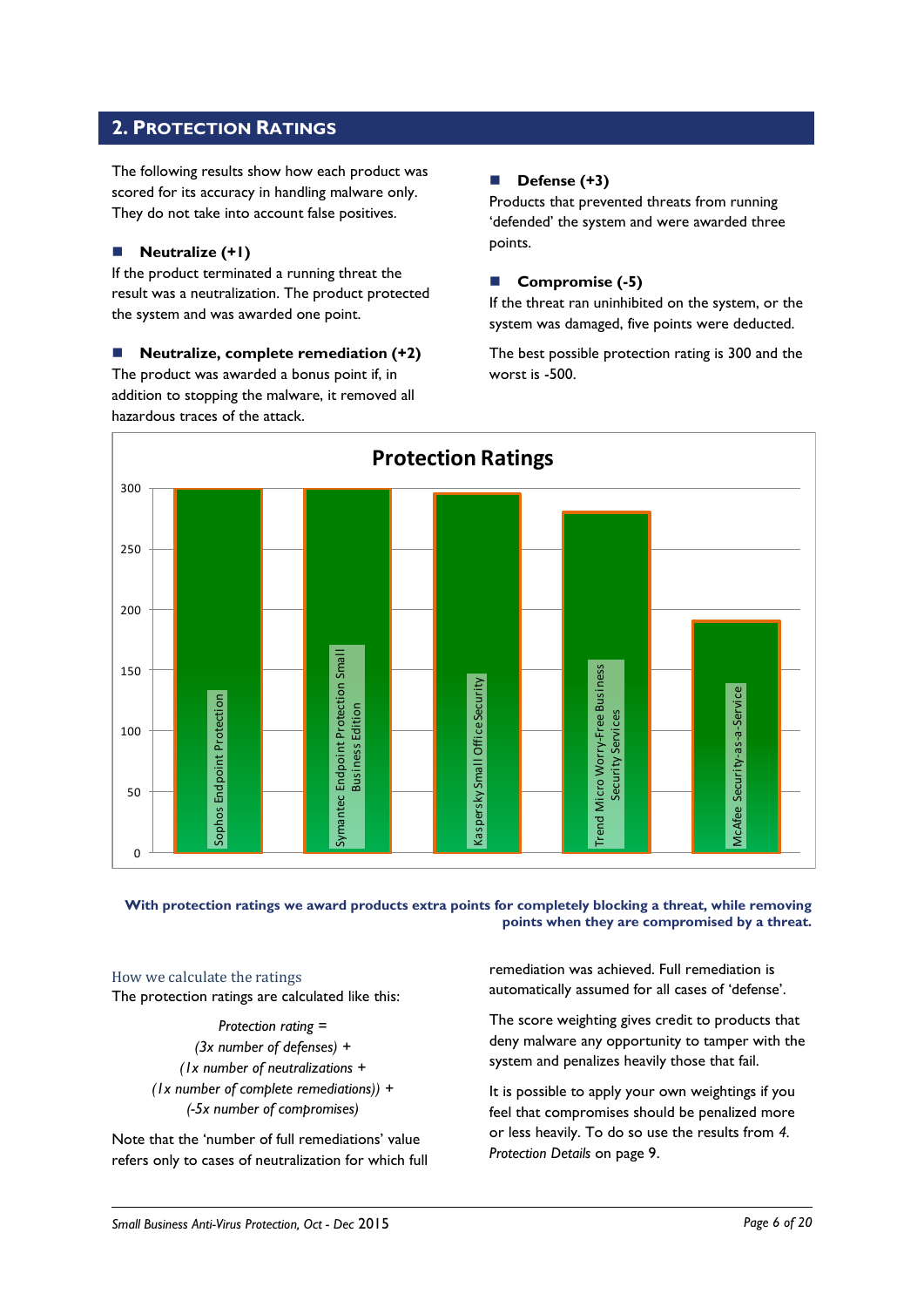### PROTECTION RATINGS

| <b>Product</b>                                           | <b>Protection Rating</b> |
|----------------------------------------------------------|--------------------------|
| Sophos Endpoint Protection                               | 300                      |
| Symantec Endpoint Protection Small Business Edition      | 300                      |
| Kaspersky Small Office Security                          | 296                      |
| <b>Trend Micro Worry-Free Business Security Services</b> | 281                      |
| McAfee Security-as-a-Service                             | 191                      |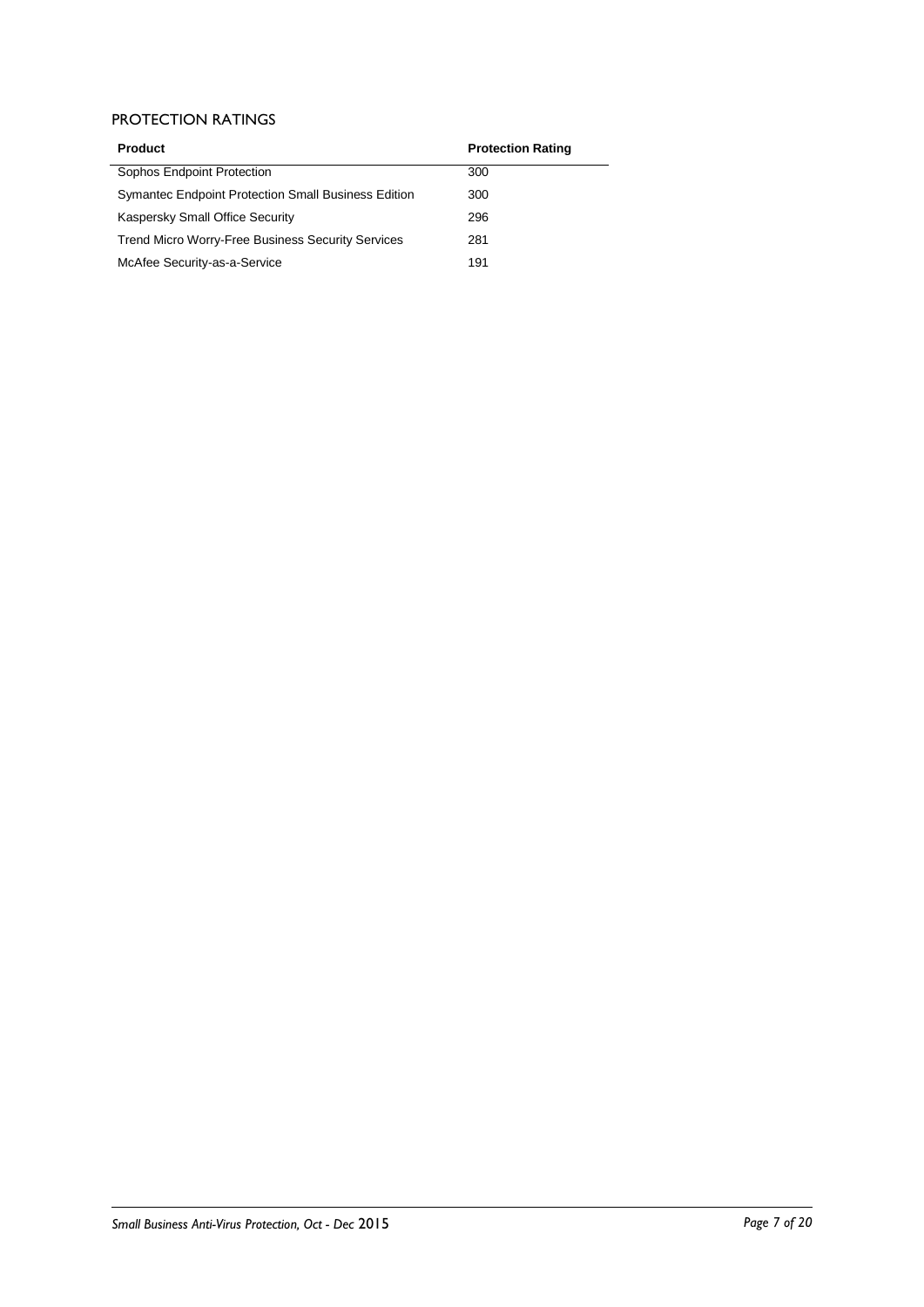### <span id="page-7-0"></span>**3. PROTECTION SCORES**

The following illustrates the general level of protection, combining defended and neutralized results.

There is no distinction made between these different levels of protection. Either a system is protected or it is not.



**The protection scores simply indicate how many time each product prevented a threat from compromising the system.**

### PROTECTION SCORES

| <b>Product</b>                                           | <b>Protected Scores</b> |
|----------------------------------------------------------|-------------------------|
| Sophos Endpoint Protection                               | 100                     |
| Symantec Endpoint Protection Small Business Edition      | 100                     |
| Kaspersky Small Office Security                          | 100                     |
| <b>Trend Micro Worry-Free Business Security Services</b> | 98                      |
| McAfee Security-as-a-Service                             | 88                      |

(Average: 97 per cent)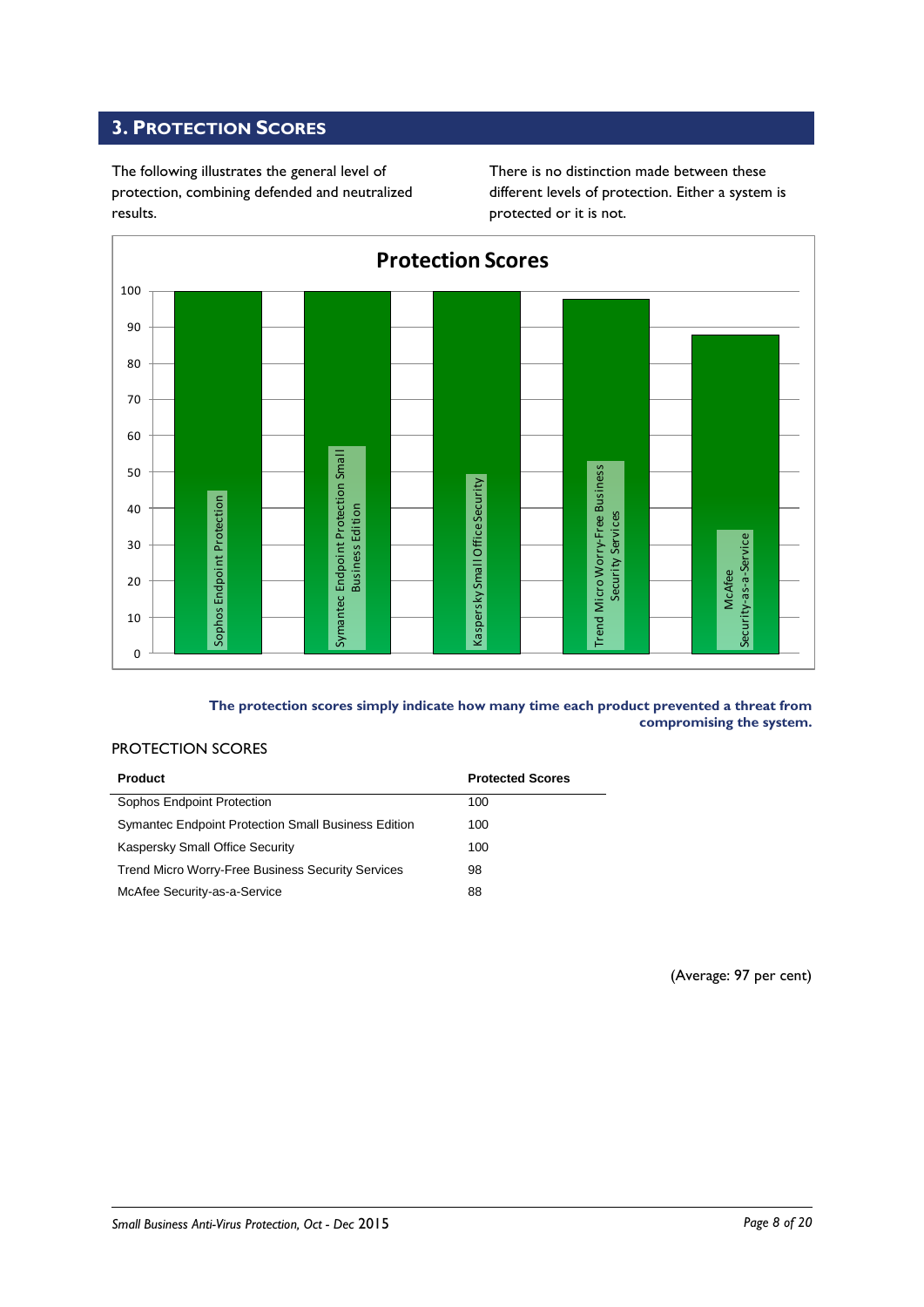### <span id="page-8-0"></span>**4. PROTECTION DETAILS**

The security products provided different levels of protection. When a product *defended* against a threat, it prevented the malware from gaining a foothold on the target system. A threat might have been able to exploit or infect the system and, in some cases, the product *neutralized* it either after the exploit ran or later. When it couldn't the system was *compromised*.



#### **The graph shows details on how the products handled the attacks. They are ordered according to their protection scores. For overall protection scores see** *3. Protection Scores* **on page 8.**

### PROTECTION DETAILS

| <b>Product</b>                                             | <b>Defended</b> | <b>Neutralized</b> | <b>Compromised</b> | <b>Protected</b> |
|------------------------------------------------------------|-----------------|--------------------|--------------------|------------------|
| <b>Symantec Endpoint Protection Small Business Edition</b> | 100             |                    |                    | 100              |
| Sophos Endpoint Protection                                 | 100             |                    |                    | 100              |
| Kaspersky Small Office Security                            | 97              | З                  |                    | 100              |
| Trend Micro Worry-Free Business Security Services          | 96              |                    |                    | 98               |
| McAfee Security-as-a-Service                               | 81              |                    | 12                 | 88               |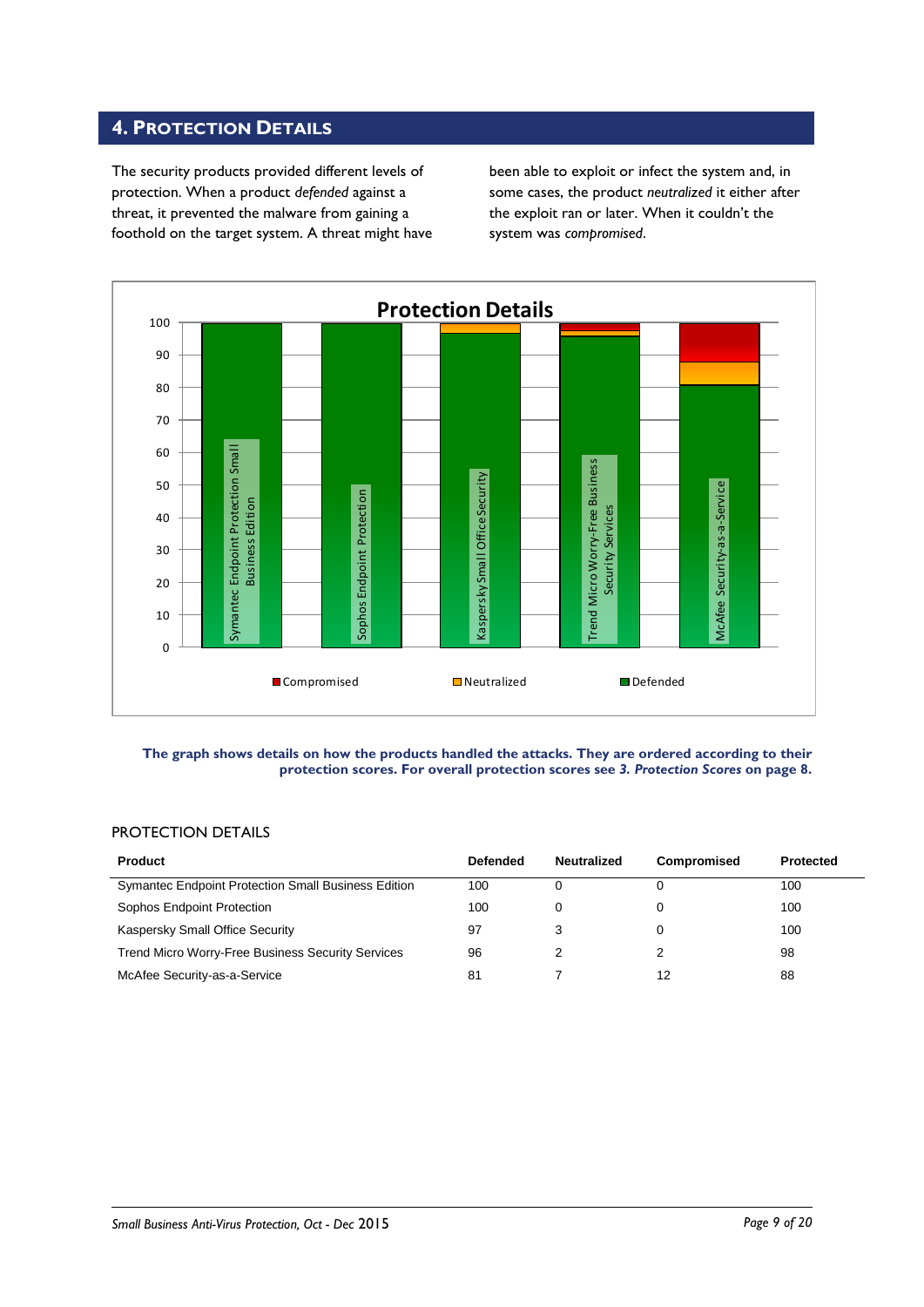### <span id="page-9-0"></span>**5. LEGITIMATE SOFTWARE RATINGS**

The legitimate software accuracy ratings provide a way to judge how effectively the security programs handle non-malicious software by looking at a single graph.

Anti-malware software should allow legitimate software to run unhindered. These results take into account the level of any interaction that the product demands of the user, as well as the prevalence of the legitimate program.

To understand how we calculate these ratings see 5.3 Accuracy ratings on page 12.



**When a product misclassified a popular program it faced a stronger penalty than if the file was more obscure.**

### LEGITIMATE SOFTWARE RATINGS

| <b>Product</b>                                           | <b>Accuracy Rating</b> |
|----------------------------------------------------------|------------------------|
| Kaspersky Small Office Security                          | 724                    |
| Sophos Endpoint Protection                               | 724                    |
| Symantec Endpoint Protection Small Business Edition      | 724                    |
| McAfee Security-as-a-Service                             | 708                    |
| <b>Trend Micro Worry-Free Business Security Services</b> | 672                    |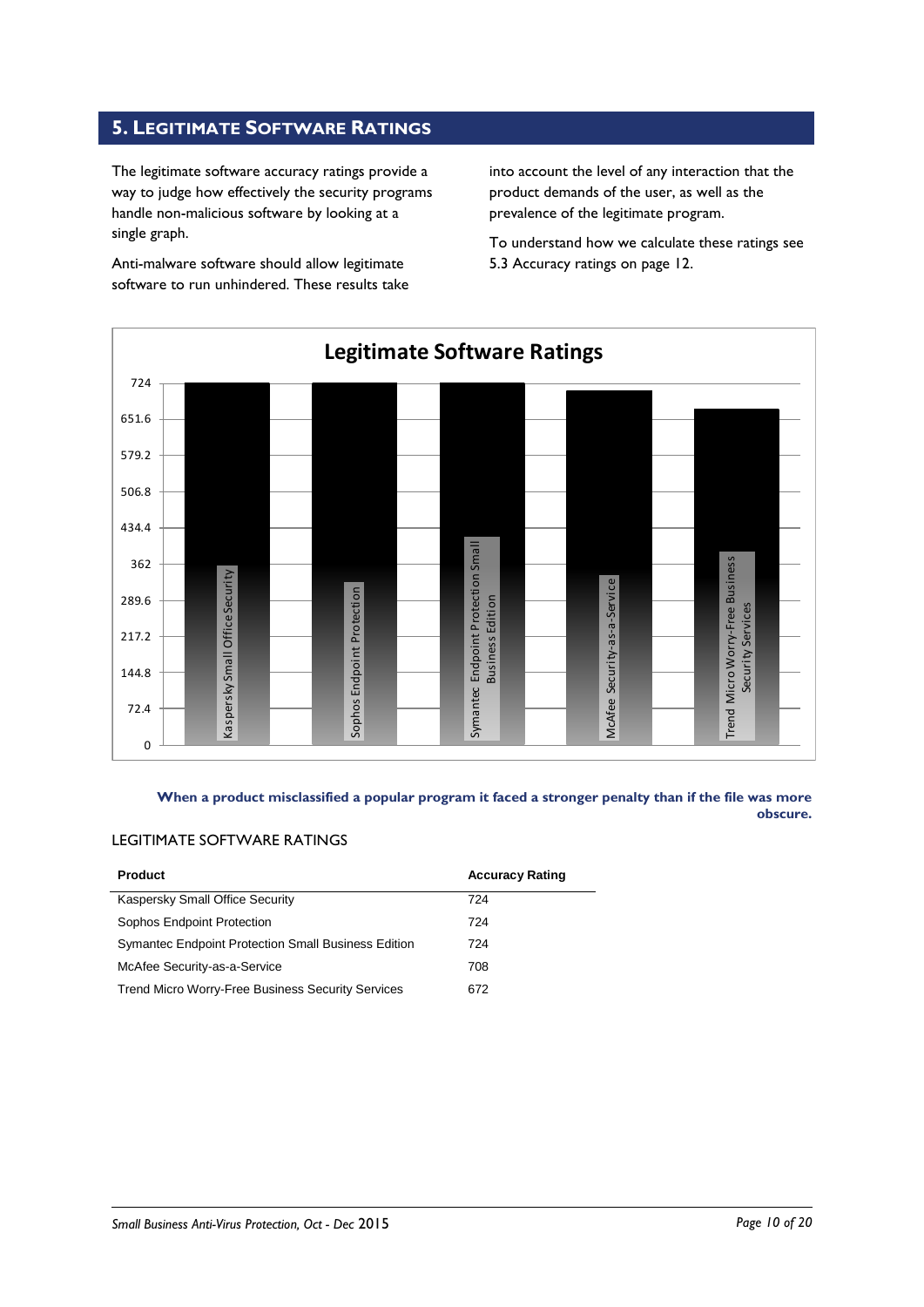### **5.1 Interaction ratings**

A security product needs to be able to protect the system from threats, while allowing legitimate software to work properly. When legitimate software is misclassified as malware a false positive is generated.

In an effort to protect the system some security products will ask the user questions when it encounters software that it is not certain is either fully legitimate or definitely malware.

When measuring how effective each product is we take into account all of the likely outcomes, whether the product allows, blocks or asks different types of questions. In each case a score is allocated.

A product gains top marks if it allows legitimate software to install without requiring the user to answer questions or otherwise interact. It loses points the more interaction is required and the less accurately it behaves.

If a product actually generates a genuine false positive (e.g. "software is malicious") it is penalized heavily.

The results grid below shows the most likely possibilities, along with some outcomes that could only happen if a product was not working properly (e.g. A5 – Object is safe but is blocked automatically).

### **Interaction**

|                |                             | <b>None</b> |         | Click to allow Click to allow/block Click to block<br>(allowed) (default allow) (no recommendation) (default block) (blocked) |        | <b>None</b> |   |
|----------------|-----------------------------|-------------|---------|-------------------------------------------------------------------------------------------------------------------------------|--------|-------------|---|
|                | Object is safe              |             | $1.5\,$ |                                                                                                                               |        |             | A |
| ō              | Object is unknown           |             |         | 0.5                                                                                                                           | 0      | $-0.5$      | B |
| డై             | Object is not classified    |             | 0.5     |                                                                                                                               | $-0.5$ | $-1$        |   |
| ₹ä             | <b>Object is suspicious</b> | 0.5         | 0       | $-0.5$                                                                                                                        | $-1$   | $-1.5$      | D |
| $\overline{O}$ | <b>Object is unwanted</b>   |             | $-0.5$  | $-1$                                                                                                                          | $-1.5$ | $-2$        | Е |
|                | <b>Object is malicious</b>  |             |         |                                                                                                                               | $-2$   | -2          |   |
|                |                             |             |         |                                                                                                                               |        |             |   |

**Top marks to products that are accurate; those that ask too many questions or are overly suspicious are penalized.**

### LEGITIMATE SOFTWARE INCIDENTS

| Product                                                  | Interaction    | <b>Total</b> |
|----------------------------------------------------------|----------------|--------------|
| <b>Trend Micro Worry-Free Business Security Services</b> | None (blocked) |              |
| McAfee Security-as-a-Service                             | None (blocked) |              |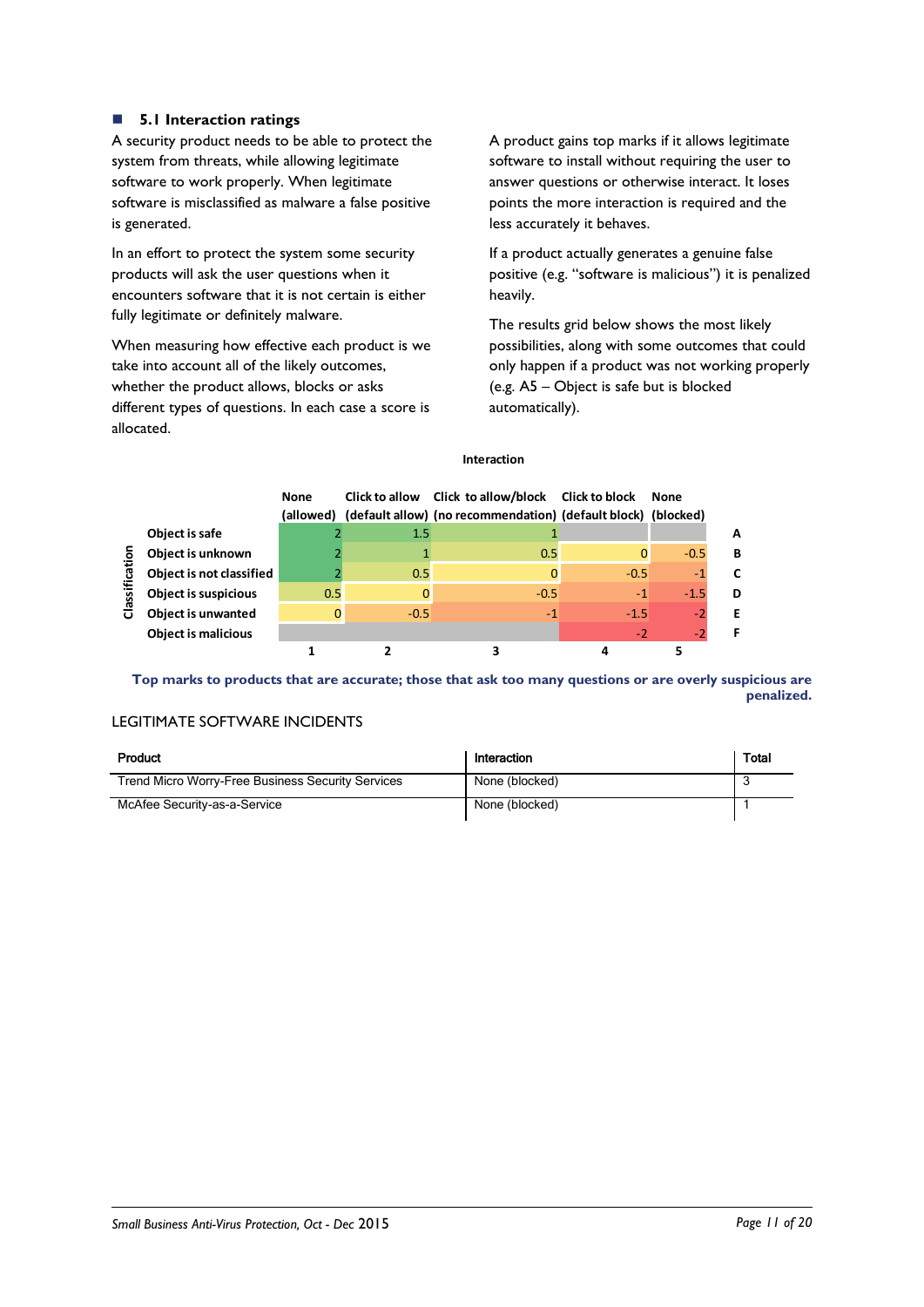### **5.2 Prevalence ratings**

The prevalence of each piece of software is significant. If a security product interferes with common applications then the situation is more serious than if it does so with rare ones. That said, it is usually expected that anti-malware programs should not interfere with any legitimate software.

The programs selected for the legitimate software testing were organized into five groups:

Very High Impact; High Impact; Medium Impact; Low Impact; and Very Low Impact.

The table below shows the relative importance of each group expressed as a numerical value. A Very High Impact application is ranked as being five times more significant than a Very Low Impact program.

### LEGITIMATE SOFTWARE PREVALENCE RATING MODIFIERS

| Impact category  | Rating modifier |
|------------------|-----------------|
| Very High Impact | 5               |
| High Impact      |                 |
| Medium Impact    | 3               |
| Low Impact       | 2               |
| Very Low Impact  |                 |

These categories were attributed to software programs based on their individual weekly download numbers as reported by third-party download sites including Download.com at the time of testing.

Files were downloaded from their original sources, excluding third-party download sites, such as Download.com, wherever possible. This was to reduce the chances that the software had been altered in any way, perhaps having potentially unwanted add-ons included with the installer.

The presence of potentially unwanted add-ons transforms the legitimate software into a product that could be blocked or altered justifiably by antimalware software. As such they are not suitable for this legitimate software test.

The ranges for these categories, in terms of weekly downloads, are recorded in the table Legitimate Software Prevalence Categories.

### LEGITIMATE SOFTWARE PREVALENCE CATEGORIES

| Prevalence       |
|------------------|
| >20.000          |
| $1,000 - 20,000$ |
| $100 - 999$      |
| $25 - 99$        |
| < 25             |
|                  |

### ■ 5.3 Accuracy ratings

The legitimate software accuracy ratings are calculated by multiplying together the interaction and prevalence ratings.

> *accuracy rating = number of programs x (interaction rating x prevalence rating)*

For example, if a product allows 10 legitimate, Medium Impact programs to install without any interference then its rating would be calculated like this:

$$
\begin{aligned}\n\text{accuracy rating} &= 10 \times (2 \times 3) \\
&= 60\n\end{aligned}
$$

This formula creates the impact-weighted accuracy ratings used in the graph 5. Legitimate Software Ratings on page 10.

### **5.4 Distribution of impact categories**

Products that scored highest were the most accurate when handling the legitimate applications used in the test.

The best theoretical score possible is 1,000, while the worst would be -1,000 (assuming that all applications were classified as Very High Impact).

In fact the distribution of applications in the impact categories was not restricted only to Very High Impact. The table below shows the true distribution:

### LEGITIMATE SOFTWARE CATEGORY FREQUENCY

| <b>Prevalence Rating</b> | Frequency |
|--------------------------|-----------|
| Very High Impact         | 27        |
| High Impact              | 37        |
| Medium Impact            | 16        |
| Low Impact               | 11        |
| Very Low Impact          | я         |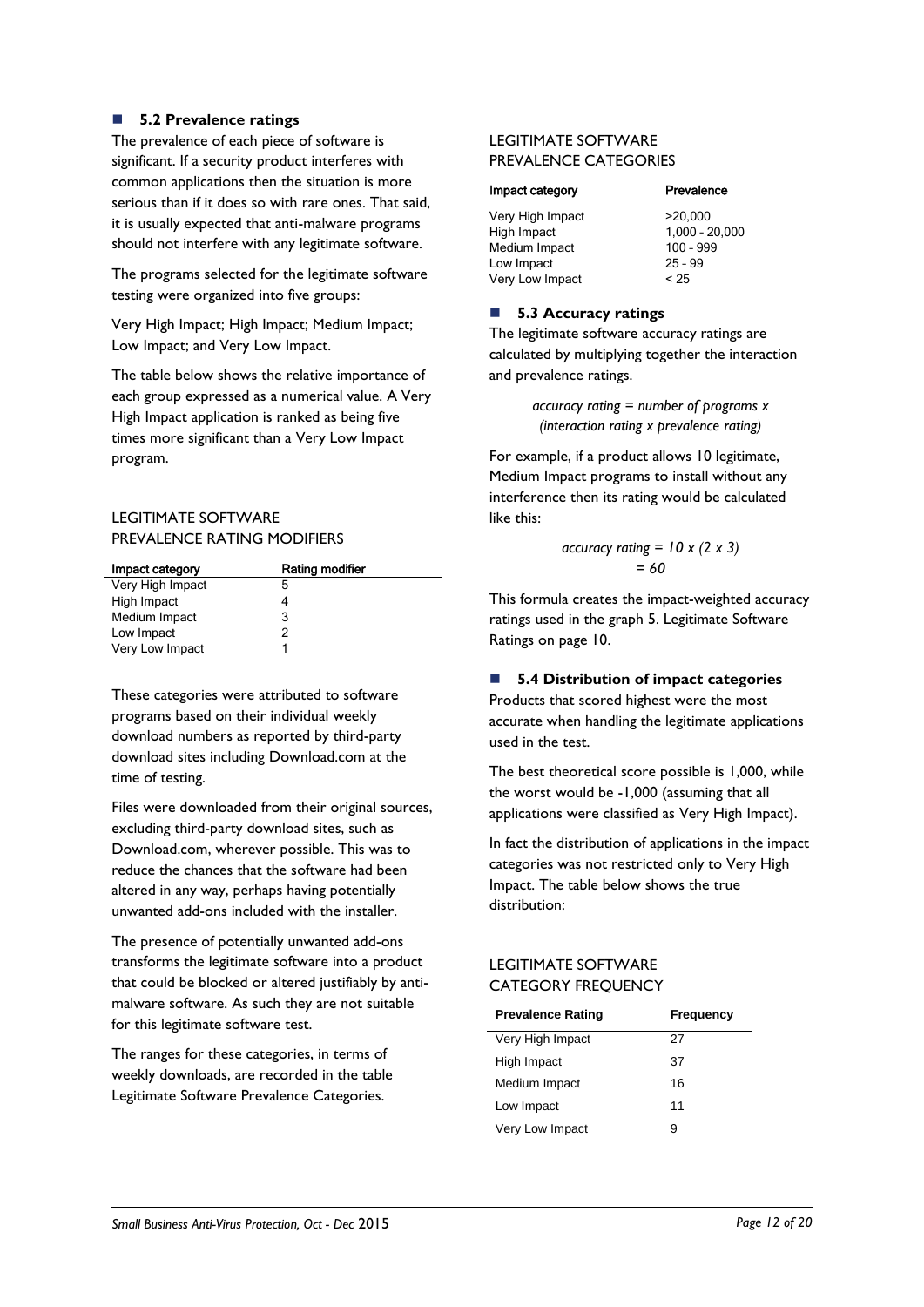### <span id="page-12-0"></span>**6. THE TESTS**

#### **6.1 The threats**

Providing a realistic user experience was important in order to illustrate what really happens when a user encounters a threat on the internet.

For example, in these tests web-based malware was accessed by visiting an original, infected website using a web browser, and not downloaded from a CD or internal test website.

All target systems were fully exposed to the threats. This means that any exploit code was allowed to run, as were other malicious files, They were run and permitted to perform exactly as they were designed to, subject to checks made by the installed security software.

A minimum time period of five minutes was provided to allow the malware an opportunity to act.

### **6.2 Test rounds**

Tests were conducted in rounds. Each round recorded the exposure of every product to a specific threat. For example, in 'round one' each of the products was exposed to the same malicious website.

At the end of each round the test systems were completely reset to remove any possible trace of malware before the next test began.

#### **6.3 Monitoring**

Close logging of the target systems was necessary to gauge the relative successes of the malware and the anti-malware software. This included recording activity such as network traffic, the creation of files and processes and changes made to important files.

#### ■ **6.4 Levels of protection**

The products displayed different levels of protection. Sometimes a product would prevent a threat from executing, or at least making any significant changes to the target system.

In other cases a threat might be able to perform some tasks on the target (such as exploiting a security vulnerability or executing a malicious program), after which the security product would intervene and remove some or all of the malware. Finally, a threat may be able to bypass the security product and carry out its malicious tasks unhindered. It may even be able to disable the security software.

Occasionally Windows' own protection system might handle a threat while the anti-virus program ignored it. Another outcome is that the malware may crash for various reasons.

The different levels of protection provided by each product were recorded following analysis of the log files.

If malware failed to perform properly in a given incident, perhaps because of the very presence of the security product, rather than any specific defending action that the product took, the product was given the benefit of the doubt and a Defended result was recorded.

If the test system was damaged, becoming hard to use following an attempted attack, this was counted as a compromise even if the active parts of the malware had eventually been removed by the product.

### ■ **6.5 Types of protection**

All of the products tested provided two main types of protection: real-time and on-demand. Real-time protection monitors the system constantly in an attempt to prevent a threat from gaining access.

On-demand protection is essentially a 'virus scan' that is run by the user at an arbitrary time.

The test results note each product's behavior when a threat is introduced and afterwards. The real-time protection mechanism was monitored throughout the test, while an on-demand scan was run towards the end of each test to measure how safe the product determined the system to be.

Manual scans were run only when a tester determined that malware had made an interaction with the target system. In other words, if the security product claimed to block the attack at the initial stage, and the monitoring logs supported this claim, the case was considered closed and a Defended result was recorded.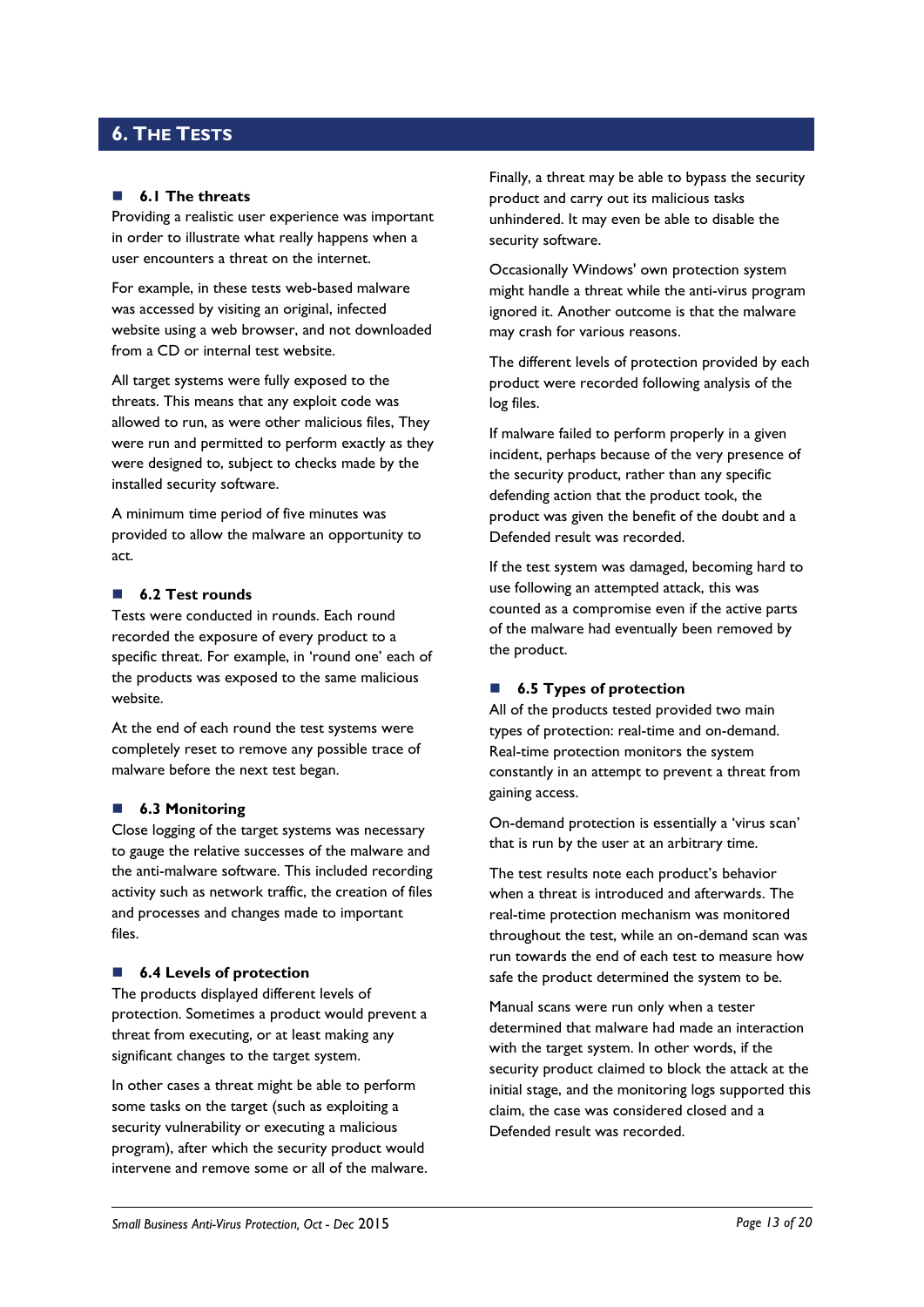### <span id="page-13-0"></span>**7. TEST DETAILS**

### **7.1 The targets**

To create a fair testing environment, each product was installed on a clean Windows 7 Professional 64-bit target system. The operating system was updated with Service Pack 1 (SP1), although no later patches or updates were applied.

We test with Windows 7 SP1 due to the high prevalence of internet threats that work with this operating system. The prevalence of these threats suggests that there are many systems with this level of patching currently connected to the internet.

At the time of testing Windows 7 was being used heavily by consumers and businesses.

According to Net Applications, which monitors the popularity of operating systems and web browsers, Windows 7 accounted for 48 per cent of the desktop operating system market. It was the market leader, with Windows XP coming a close second (29 per cent).

Windows 8 and Windows Vista came a distant third and fifth (11 per cent and three per cent) respectively<sup>1</sup>. Mac OS X came fourth.

Our aim is to test the security product and not the protection provided by keeping systems completely up to date with patches and other mechanisms. Patching will inevitably improve the security of the system and readers are advised to keep all software updated.

A selection of legitimate but vulnerable software was pre-installed on the target systems. These posed security risks, as they contained known security issues. They included versions of Adobe Flash Player, Adobe Reader and Java.

A different security product was then installed on each system. Each product's update mechanism was used to download the latest version with the most recent definitions and other elements.

Due to the dynamic nature of the tests, which were carried out in real-time with live malicious websites, the products' update systems were

<sup>1</sup> Net Market Share (Net Applications), <http://www.netmarketshare.com/>

-

allowed to run automatically and were also run manually before each test round was carried out.

The products were also allowed to 'call home' should they be programmed to query databases in real-time. Some products might automatically upgrade themselves during the test. At any given time of testing, the very latest version of each program was used.

Each target systems was a physical PC, not a virtual machine, and was connected to the internet via its own virtual network (VLAN) to avoid crossinfection of malware.

### **7.2 Threat selection**

The malicious web links (URLs) used in the tests were not provided by any anti-malware vendor.

They were picked from lists generated by Dennis Technology Labs' own malicious site detection system, which uses popular search engine keywords submitted to Google. It analyses sites that are returned in the search results from a number of search engines and adds them to a database of malicious websites.

In all cases, a control system (Verification Target System - VTS) was used to confirm that the URLs linked to actively malicious sites.

Malicious URLs and files are not shared with any vendors during the testing process.

### <span id="page-13-1"></span>**7.3 Test stages**

There were three main stages in each individual test:

- 1. Introduction
- 2. Observation
- 3. Remediation

During the *Introduction* stage, the target system was exposed to a threat. Before the threat was introduced, a snapshot was taken of the system. This created a list of Registry entries and files on the hard disk. The threat was then introduced.

Immediately after the system's exposure to the threat, the *Observation* stage is reached. During this time, which typically lasted at least 10 minutes, the tester monitored the system both visually and using a range of third-party tools.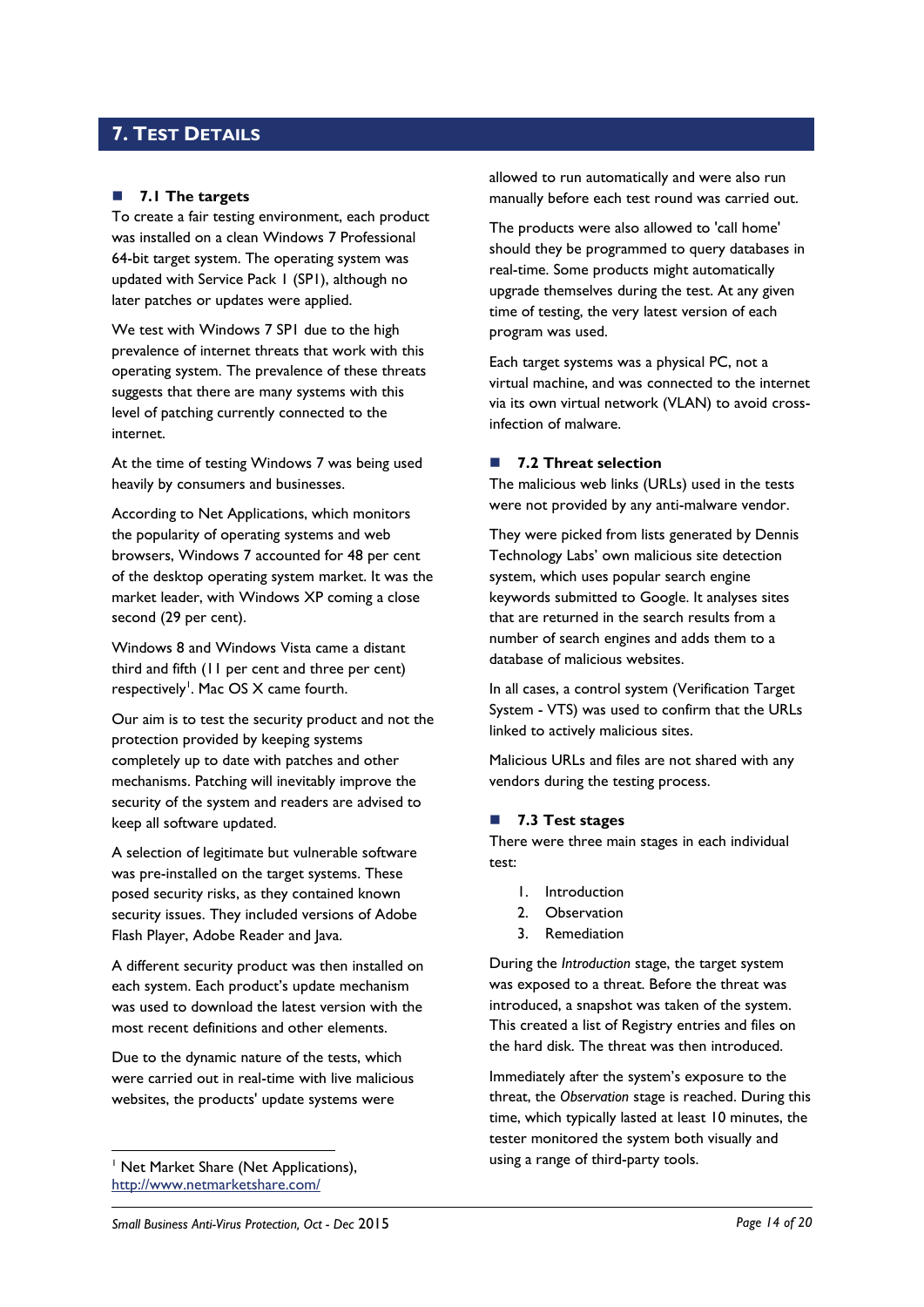The tester reacted to pop-ups and other prompts according to the directives described below (see *7.5 Observation and intervention* below.

In the event that hostile activity to other internet users was observed, such as when spam was being sent by the target, this stage was cut short.

The *Observation* stage concluded with another system snapshot. This 'exposed' snapshot was compared to the original 'clean' snapshot and a report generated. The system was then rebooted.

The *Remediation* stage is designed to test the products' ability to clean an infected system. If it defended against the threat in the *Observation* stage then we skipped it. An on-demand scan was run on the target, after which a 'scanned' snapshot was taken. This was compared to the original 'clean' snapshot and a report was generated.

All log files, including the snapshot reports and the product's own log files, were recovered from the target.

In some cases the target may become so damaged that log recovery is considered impractical. The target was then reset to a clean state, ready for the next test.

### **7.4 Threat introduction**

Malicious websites were visited in real-time using the web browser. This risky behavior was conducted using live internet connections. URLs were typed manually into the browser.

Web-hosted malware often changes over time. Visiting the same site over a short period of time can expose systems to what appear to be a range of threats (although it may be the same threat, slightly altered to avoid detection).

Also, many infected sites will only attack a particular IP address once, which makes it hard to test more than one product against the same threat.

In order to improve the chances that each target system received the same experience from a malicious web server, we used a web replay system.

When the verification target systems visited a malicious site, the page's content, including malicious code, was downloaded, stored and loaded into the replay system. When each target system subsequently visited the site, it received exactly the same content.

The network configurations were set to allow all products unfettered access to the internet throughout the test, regardless of the web replay systems.

### **7.5 Observation and intervention**

Throughout each test, the target system was observed both manually and in real-time. This enabled the tester to take comprehensive notes about the system's perceived behavior, as well as to compare visual alerts with the products' log entries.

At certain stages the tester was required to act as a regular user. To achieve consistency, the tester followed a policy for handling certain situations, including dealing with pop-ups displayed by products or the operating system, system crashes, invitations by malware to perform tasks and so on.

This user behavior policy included the following directives:

- 1. Act naively. Allow the threat a good chance to introduce itself to the target by clicking OK to malicious prompts, for example.
- 2. Don't be too stubborn in retrying blocked downloads. If a product warns against visiting a site, don't take further measures to visit that site.
- 3. Where malware is downloaded as a Zip file, or similar, extract it to the Desktop then attempt to run it. If the archive is protected by a password, and that password is known to you (e.g. it was included in the body of the original malicious email), use it.
- 4. Always click the default option. This applies to security product pop-ups, operating system prompts (including Windows firewall) and malware invitations to act.
- 5. If there is no default option, wait. Give the prompt 20 seconds to choose a course of action automatically.
- 6. If no action is taken automatically, choose the first option. Where options are listed vertically, choose the top one. Where options are listed horizontally, choose the left-hand one.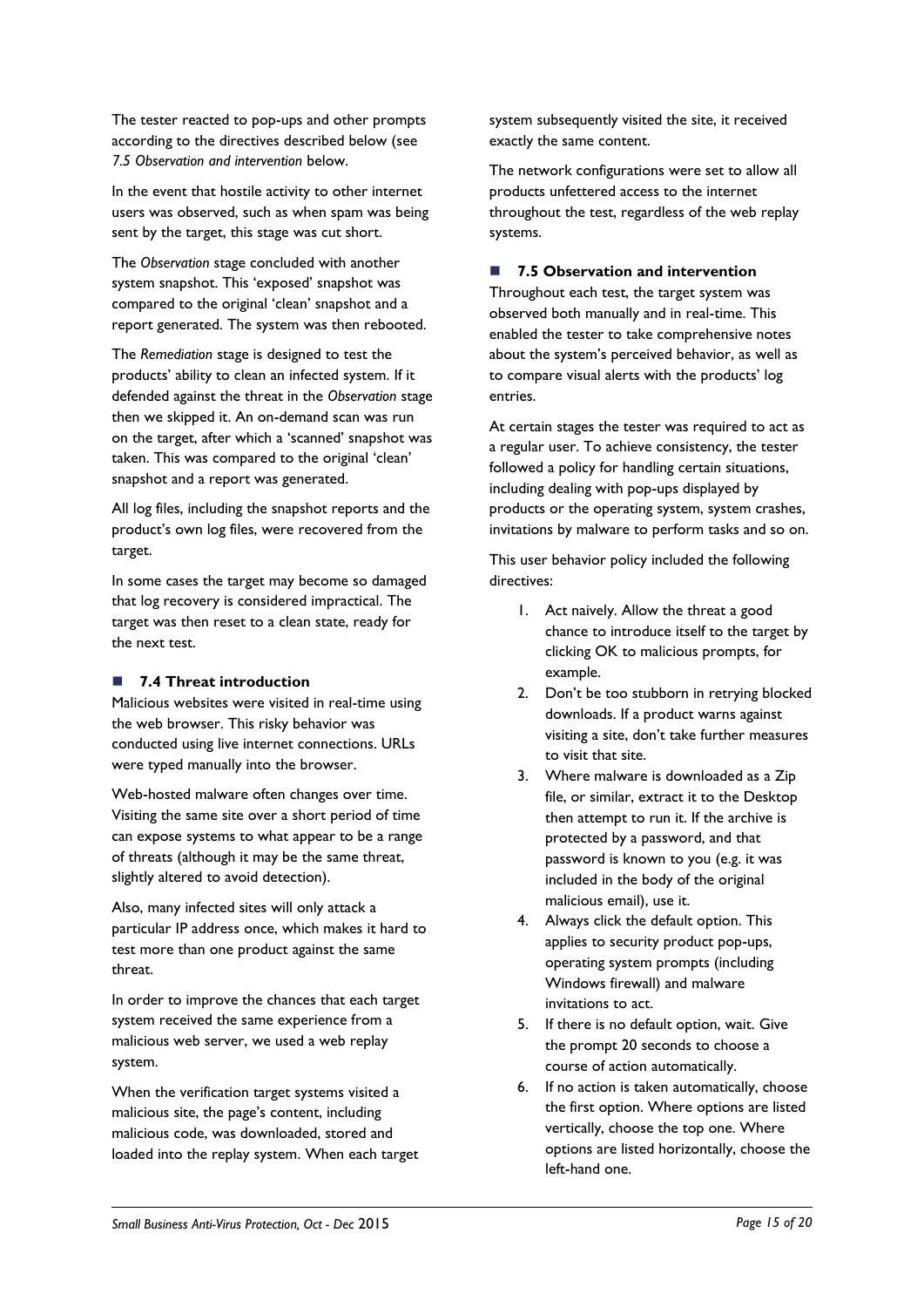### **7.6 Remediation**

When a target is exposed to malware, the threat may have a number of opportunities to infect the system. The security product also has a number of chances to protect the target. The snapshots explained in *7.3 Test stages* [on page 14](#page-13-1) provided information that was used to analyze a system's final state at the end of a test.

Before, during and after each test, a 'snapshot' of the target system was taken to provide information about what had changed during the exposure to malware. For example, comparing a snapshot taken before a malicious website was visited to one taken after might highlight new entries in the Registry and new files on the hard disk.

Snapshots were also used to determine how effective a product was at removing a threat that had managed to establish itself on the target system. This analysis gives an indication as to the levels of protection that a product has provided.

These levels of protection have been recorded using three main terms: defended, neutralized, and compromised. A threat that was unable to gain a foothold on the target was *defended* against; one that was prevented from continuing its activities was *neutralized*; while a successful threat was considered to have *compromised* the target.

A defended incident occurs where no malicious activity is observed with the naked eye or thirdparty monitoring tools following the initial threat introduction. The snapshot report files are used to verify this happy state.

If a threat is observed to run actively on the system, but not beyond the point where an ondemand scan is run, it is considered to have been neutralized.

Comparing the snapshot reports should show that malicious files were created and Registry entries were made after the introduction. However, as long as the 'scanned' snapshot report shows that either the files have been removed or the Registry entries have been deleted, the threat has been neutralized.

The target is compromised if malware is observed to run after the on-demand scan. In some cases a product might request a further scan to complete the removal. We considered secondary scans to

be acceptable, but continual scan requests may be ignored after no progress is determined.

An edited 'hosts' file or altered system file also counted as a compromise.

### ■ 7.7 **Automatic monitoring**

Logs were generated using third-party applications, as well as by the security products themselves.

Manual observation of the target system throughout its exposure to malware (and legitimate applications) provided more information about the security products' behavior.

Monitoring was performed directly on the target system and on the network.

### Client-side logging

A combination of Process Explorer, Process Monitor, TcpView and Wireshark were used to monitor the target systems. Regshot was used between each testing stage to record a system snapshot.

A number of Dennis Technology Labs-created scripts were also used to provide additional system information. Each product was able to generate some level of logging itself.

Process Explorer and TcpView were run throughout the tests, providing a visual cue to the tester about possible malicious activity on the system. In addition, Wireshark's real-time output, and the display from the web proxy (see Network logging, below), indicated specific network activity such as secondary downloads.

Process Monitor also provided valuable information to help reconstruct malicious incidents.

### Network logging

All target systems were connected to a live internet connection, which incorporated a transparent web proxy and a network monitoring system. All traffic to and from the internet had to pass through this system.

An HTTP replay system ensured that all target systems received the same malware as each other. It was configured to allow access to the internet so that products could download updates and communicate with any available 'in the cloud' servers.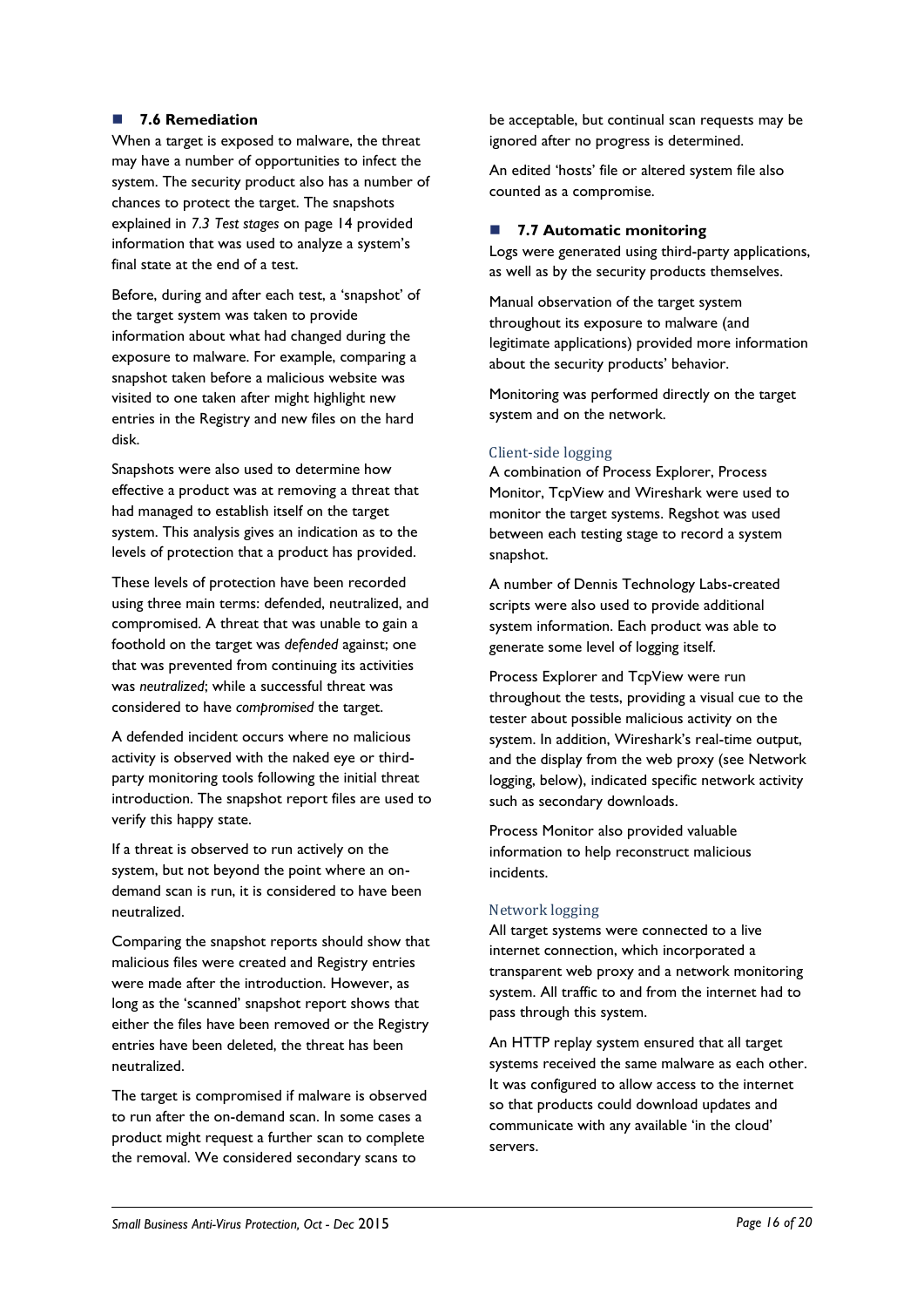### <span id="page-16-0"></span>**8. CONCLUSIONS**

#### **Where are the threats?**

The threats used in this test were genuine, real-life threats that were infecting victims globally at the time that we tested the products.

The types of infected or malicious sites were varied, which demonstrates that effective anti-virus software is essential for those who want to use the web using a Windows PC.

Most threats installed automatically when a user visited the infected webpage. This infection was often invisible to a casual observer.

#### **Where does protection start?**

There were relatively few cases of compromise in this test for most products. Most solutions blocked the vast majority of malware attacks before they could run.

#### **Sorting the wheat from the chaff**

Sophos Endpoint Protection, Symantec Endpoint Protection Small Business Edition and Kaspersky Small Office Security scored joint highest in terms of malware protection.

Trend Micro's product had a slightly lower rating because it was compromised by twos threat and neutralized two others.

Anti-malware products need to be able to distinguish between malicious and non-malicious programs. This is where some products failed to excel and Trend Micro's product was particularly distracting and inaccurate.

Trend Micro Worry-Free Business Security Services blocked three popular and legitimate applications, labelling them as "malicious" and preventing the user with a chance to intervene.

In contrast, products from Kaspersky Lab, Sophos and Symantec were 100 per cent accurate when handling legitimate software and sites.

Overall, considering each product's ability to handle both malware and legitimate applications, the winners were Sophos Endpoint Protection, Symantec Endpoint Protection Small Business and Kaspersky Small Business Security. They win AAA awards.

### **Anti-virus is important (but not a panacea)**

This test shows that with even a relatively small sample set of 100 threats there is a significant difference in performance between the anti-virus programs. Most importantly, it illustrates this difference using real threats that attacked real computers at the time of testing.

The average protection level of the tested products is 97 per cent (see *3. Protection Scores* on page 8). This figure is much lower than some detection results typically quoted in anti-malware marketing material.

The presence of anti-malware software can be seen to decrease the chances of a malware infection even when the only sites being visited are proven to be actively malicious. That said, only three products achieved a 100 per cent protection rate, while two out of five mishandled legitimate software and clean websites.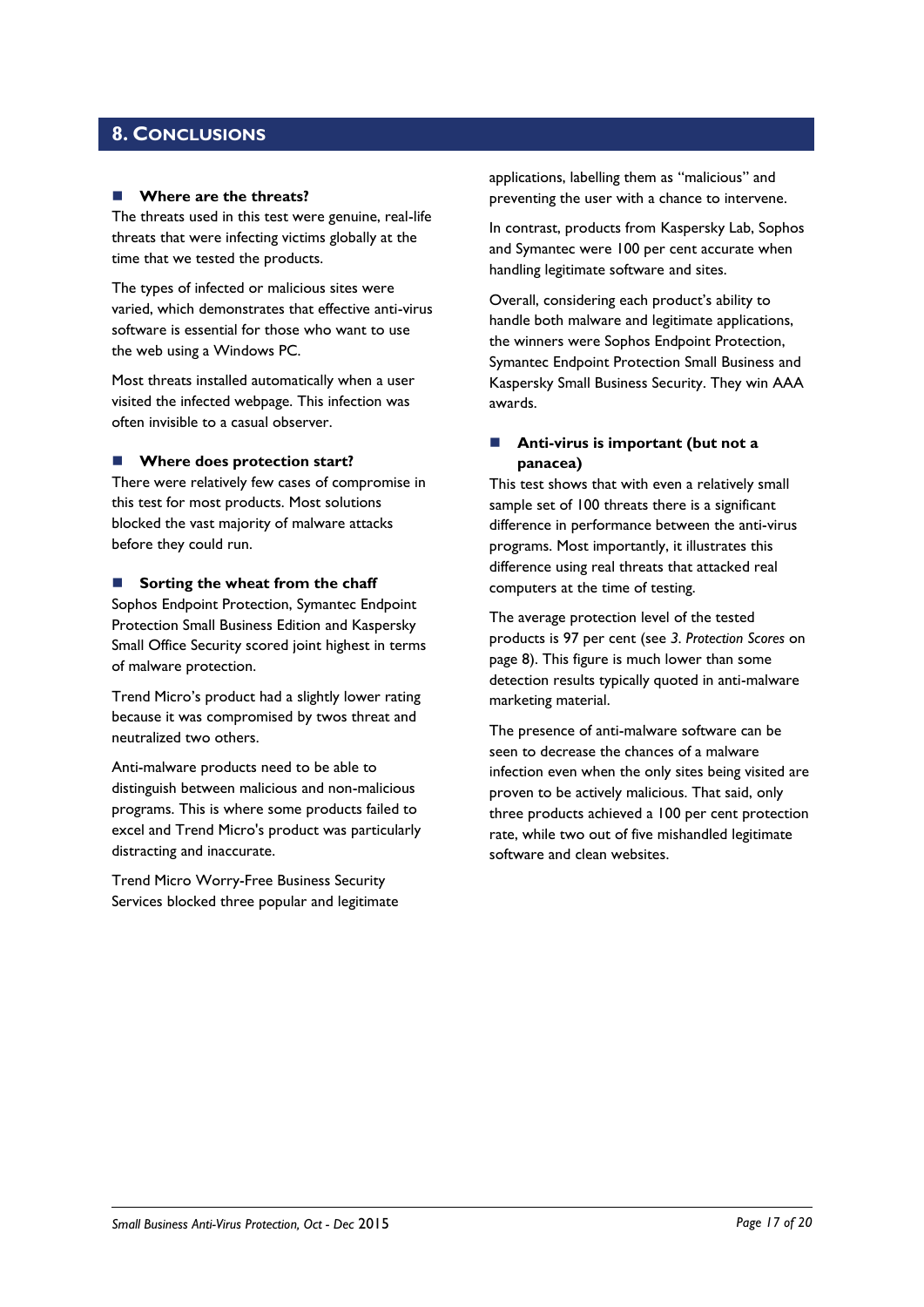## <span id="page-17-0"></span>**APPENDIX A: TERMS USED**

| Compromised            | Malware continues to run on an infected system, even after an on-demand scan.                                                                                                                                                                                                                                                     |
|------------------------|-----------------------------------------------------------------------------------------------------------------------------------------------------------------------------------------------------------------------------------------------------------------------------------------------------------------------------------|
| Defended               | Malware was prevented from running on, or making changes to, the target.                                                                                                                                                                                                                                                          |
| <b>False Positive</b>  | A legitimate application was incorrectly classified as being malicious.                                                                                                                                                                                                                                                           |
| Introduction           | Test stage where a target system is exposed to a threat.                                                                                                                                                                                                                                                                          |
| Neutralized            | Malware or exploit was able to run on the target, but was then removed by the security<br>product.                                                                                                                                                                                                                                |
| Observation            | Test stage during which malware may affect the target.                                                                                                                                                                                                                                                                            |
| On-demand (protection) | Manual 'virus' scan, run by the user at an arbitrary time.                                                                                                                                                                                                                                                                        |
| Prompt                 | Questions asked by software, including malware, security products and the operating<br>system. With security products, prompts usually appear in the form of pop-up windows.<br>Some prompts don't ask questions but provide alerts. When these appear and<br>disappear without a user's interaction, they are called 'toasters'. |
| Real-time (protection) | The 'always-on' protection offered by many security products.                                                                                                                                                                                                                                                                     |
| Remediation            | Test stage that measures a product's abilities to remove any installed threat.                                                                                                                                                                                                                                                    |
| Round                  | Test series of multiple products, exposing each target to the same threat.                                                                                                                                                                                                                                                        |
| Snapshot               | Record of a target's file system and Registry contents.                                                                                                                                                                                                                                                                           |
| Target                 | Test system exposed to threats in order to monitor the behavior of security products.                                                                                                                                                                                                                                             |
| Threat                 | A program or other measure designed to subvert a system.                                                                                                                                                                                                                                                                          |
| Update                 | Code provided by a vendor to keep its software up to date. This includes virus<br>definitions, engine updates and operating system patches.                                                                                                                                                                                       |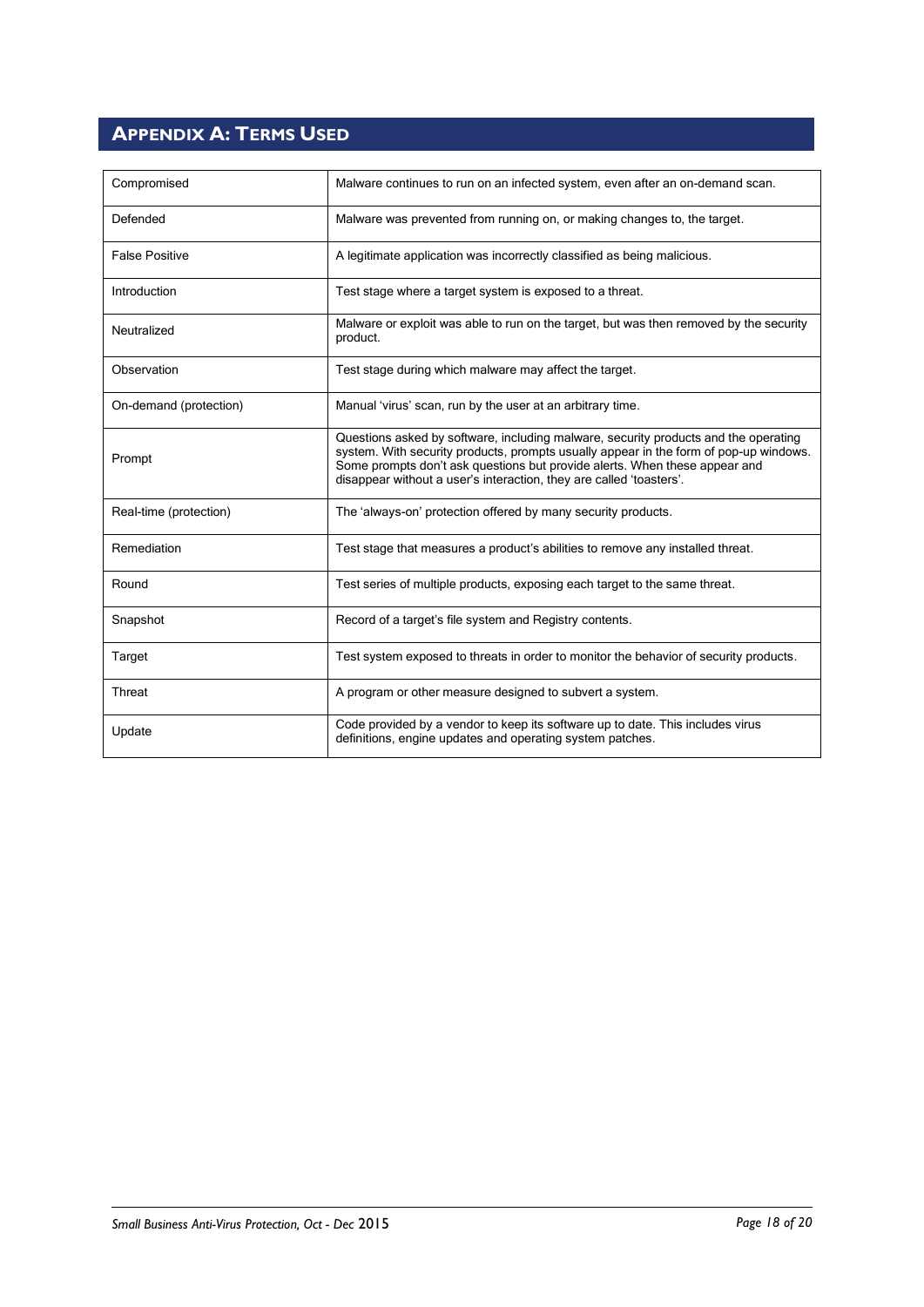### <span id="page-18-0"></span>**APPENDIX B: FAQS**

- **This test was unsponsored.**
- The test rounds were conducted between 30th September 2015 and 3rd December 2015 using the most up to date versions of the software available on any given day.
- **All products were able to communicate with their back-end systems over the internet.**
- The products selected for this test were chosen by Dennis Technology Labs.
- Samples were located and verified by Dennis Technology Labs.
- **Products were exposed to threats within 24 hours of the same threats being verified. In practice there** was only a delay of up to three to four hours.
- **Details of the samples, including their URLs and code, were provided to partner vendors only after the** test was complete.
- The sample set comprised 100 actively-malicious URLs and 100 legitimate applications and URLs.

### Do participating vendors know what samples are used, before or during the test?

No. We don't even know what threats will be used until the test starts. Each day we find new ones, so it is impossible for us to give this information before the test starts. Neither do we disclose this information until the test has concluded.

### What is the difference between a vendor and a partner vendor?

Partner vendors contribute financially to the test in return for a preview of the results, an opportunity to challenge results before publication and the right to use award logos in marketing material. Other participants first see the results on the day of publication and may not use award logos for any purpose.

### Do you share samples with the vendors?

Partner vendors are able to download samples from us after the test is complete.

Other vendors may request a small subset of the threats that compromised their products in order for them to verify our results and further understand our methodology. The same applies to client-side logs, including the network capture files. There is a small administration fee for the provision of this service.

### What is a sample?

In our tests a sample is not simply a set of malicious executable files that runs on the system. A sample is an entire replay archive that enables researchers to replicate the incident, even if the original infected website is no longer available. This means that it is possible to reproduce the attack and to determine which layer of protection is was able to bypass. Replaying the attack should, in most cases, produce the relevant executable files. If not, these are usually available in the client-side network capture (pcap) file.